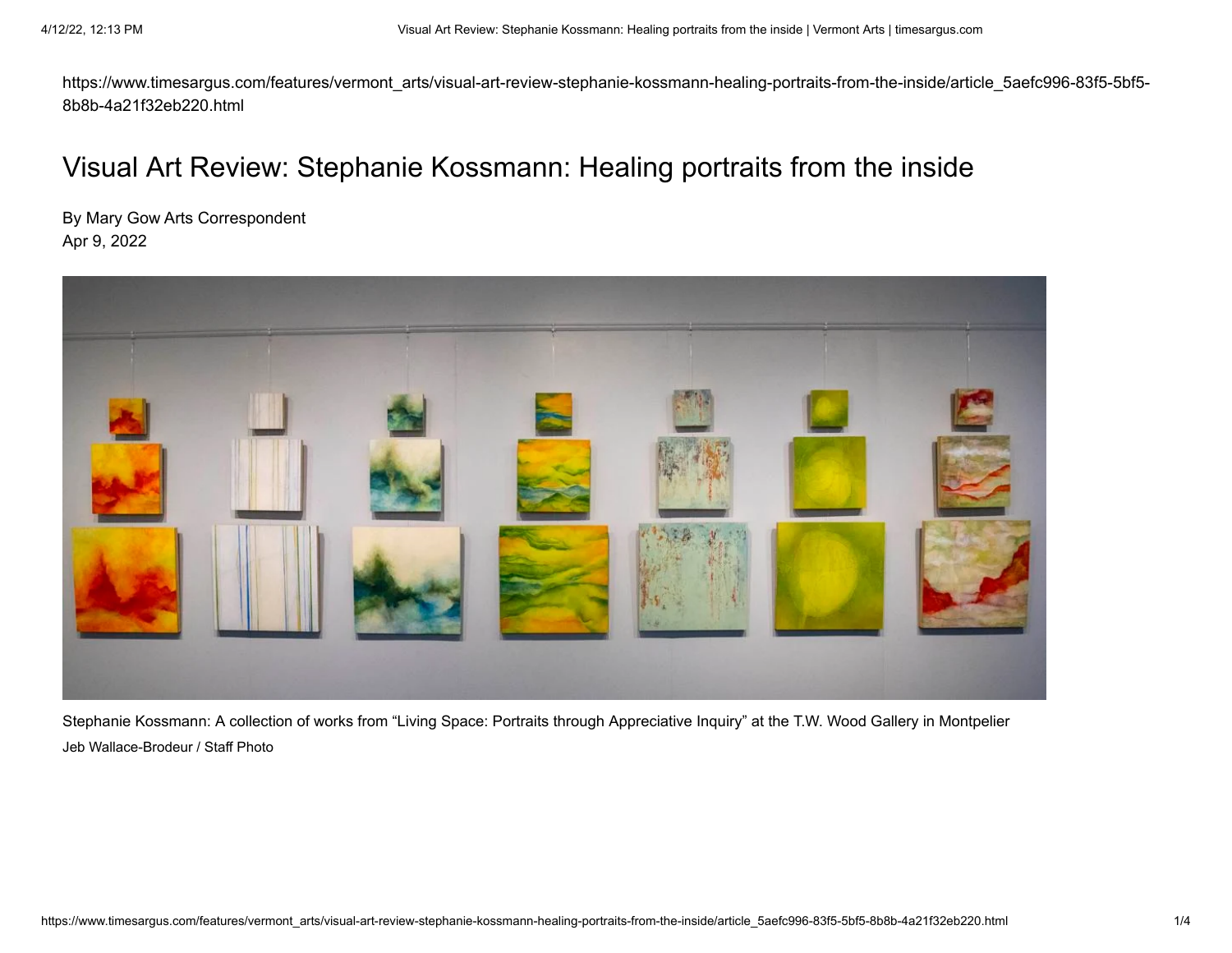Thirty people standing in a room all look different. Abstract portraits of 30 people at the Nuquist Gallery at T.W. Wood Gallery are likewise all unique. Instead of physical characteristics, these abstract portraits consider what is inside their subjects — layers of emotions, stories, dreams — through color, form and imagery.

"Living Space: Portraits through Appreciative Inquiry, Paintings by Stephanie Kossmann" opened in late March at the T.W. Wood Gallery in Montpelier and continues to May 12.

Kossmann's abstract portraits are interpretations based on each sitter's responses to an appreciative inquiry — questions inviting them to explore their goals, achievements, concepts of safety and love, and more. Participants are survivors of complex relational trauma and sexual violence. The exhibition includes three paintings of each person presented as a triptych.

T.W. Wood also presents "The Vermont Watercolor Society Members' Show" in the Hallway Gallery. With still life, portraits, landscapes, the exhibition shows a diversity of techniques and styles of watercolor painting.

"Living Space" is the culmination of three years of work by Kossmann, 2019-22, who lives and has her studio in East Fairfield. Kossmann, a survivor of relational trauma, conceived the series in 2017.

"I wanted to honor and give back to the community that has helped me fully embrace living again. I found understanding and camaraderie, and a lot of support for healing, from others with their own histories of abuse," Kossmann explained.

Kossmann, who is known for her emotional abstractions, including in seascapes and landscapes and artworks exploring memory and perception, turned to appreciative inquiry as an approach for these portraits.

Appreciative inquiry, she explained, "is a method of shifting perspective and moving creatively towards a desired future by focusing on strengths, qualities, and achievements rather than overcoming deficiencies."

For the project, she reached out to others who had experienced abuse and neglect.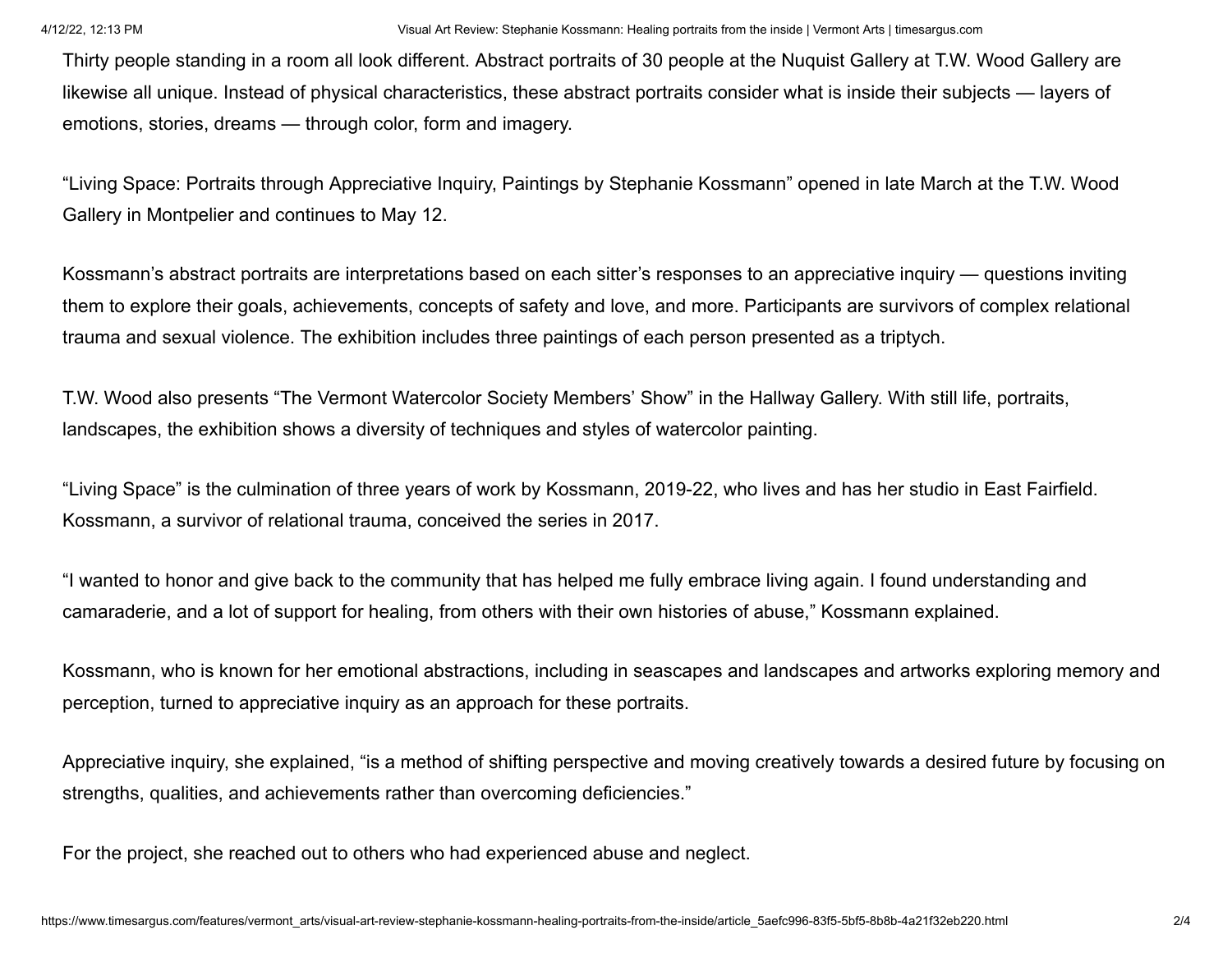"Sadly, you don't need to look far," she noted.

To develop these abstract portraits, Kossmann did not have conventional sittings with her subjects. She still doesn't know what most of them look like.

"Their physicality wasn't what I was trying to convey. I wanted to honor the best in themselves and, hopefully, to help them embrace and implement their capacity to achieve their goals and dreams," said Kossmann.

She wrote an appreciative inquiry questionnaire for participants to answer in short essay format. Her questions build on each other, beginning from an imaginary or real time when participants feel calm and peaceful. Her prompts include exploring qualities they appreciate in themselves. She asks what word comes to mind as they look to the future.

"It was important for participants to trust that they share only what they want and that they have complete control over what I disclose, if anything, about their responses and identities," she said.

Kossmann painted her interpretations of their responses in order, as they had responded. Some sets have up to a dozen underpaintings that are barely perceptible in the final painting. She listened to their preferred genres of music as she painted.

She did four paintings of each participant — sized 8-inches by 8-inches to 24-inches by 24-inches — and gave one of each set to the participant. Participants were invited to name their paintings.

Kossmann's creative approaches are incredibly diverse. Some portraits evoke a sense of landscape, others draw the viewer to interaction of forms. Some burst with brilliant color and energy, others glow. Using a broad range of techniques, Kossmann builds and scrapes surfaces yielding remarkable textures and depth.

For "Portrait of Leah," Kossmann said, the participant's focus in her questions "brought to mind tensile strength, so if you think spider webs or cables or things that help catch and hold things like hammocks or nets."